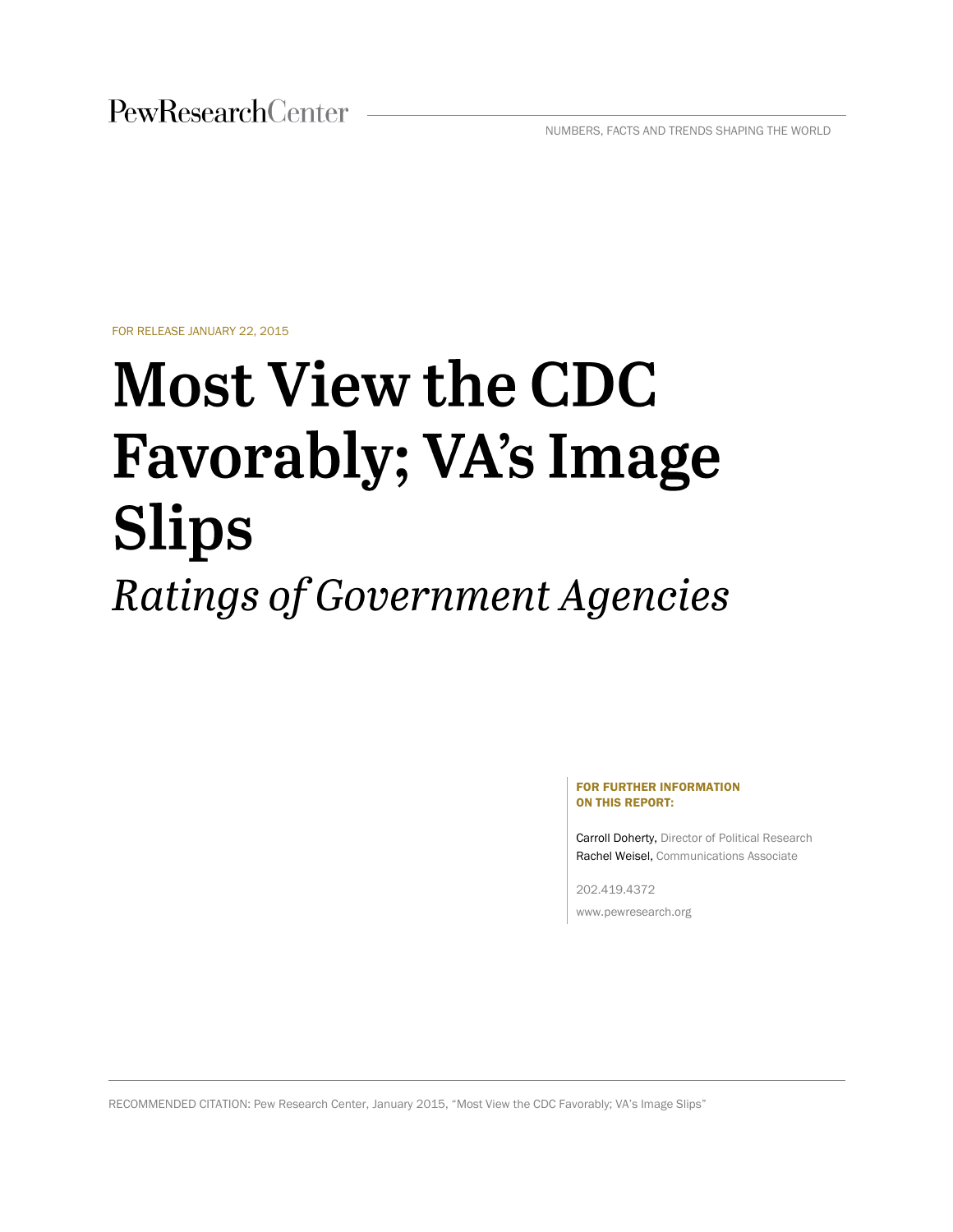# Most View the CDC Favorably; VA's Image Slips

Ratings of Government Agencies

The public continues to express positive views of many agencies of the federal government, even though overall trust in government is near historic lows. Large majorities express favorable views of such government agencies as the Centers for Disease Control and Prevention (CDC), NASA and the Defense Department.

In fact, favorable opinions surpass unfavorable views for seven of eight government agencies tested – the IRS is the lone exception. In a survey last February, however, just 24% said they could trust the government in Washington always or most of time. (See this [interactive](http://www.people-press.org/2014/11/13/public-trust-in-government/) for more on trust in government.)

The latest national survey by the Pew Research Center, conducted Jan. 7-11 among 1,504 adults, finds that 70% have a favorable view of the CDC, which came under criticism last fall

## High Favorable Ratings for CDC, NASA, DOD; Mixed Ratings for IRS

23 17 26 32 33 38 37 48 70 68 65 59 54 52 51 45 CDC NASA DOD EPA CIA VA **NSA** IRS ■ Unfavorable ■ Favorable Survey conducted Jan. 7-11, 2015. PEW RESEARCH CENTER

*% rating each …*

for its handling of the outbreak of the Ebola virus. Nearly as many (68%) have a favorable view of NASA, and 65% hold a favorable view of the Department of Defense.

While overall favorable ratings for most of the agencies tested have changed little over time, there has been a sharp decline in positive views of the Department of Veterans Affairs (VA). Currently, 52% have a favorable view of the VA, down 16 points since October 2013. The agency has been widely faulted for delays in health care for veterans; the scandal led to the ouster last year of VA Secretary Eric Shinseki.

As tax season begins, the public expresses mixed views of the Internal Revenue Service: 45% have a favorable opinion of the tax agency while 48% have an unfavorable view. Opinions of the IRS are little changed from October 2013.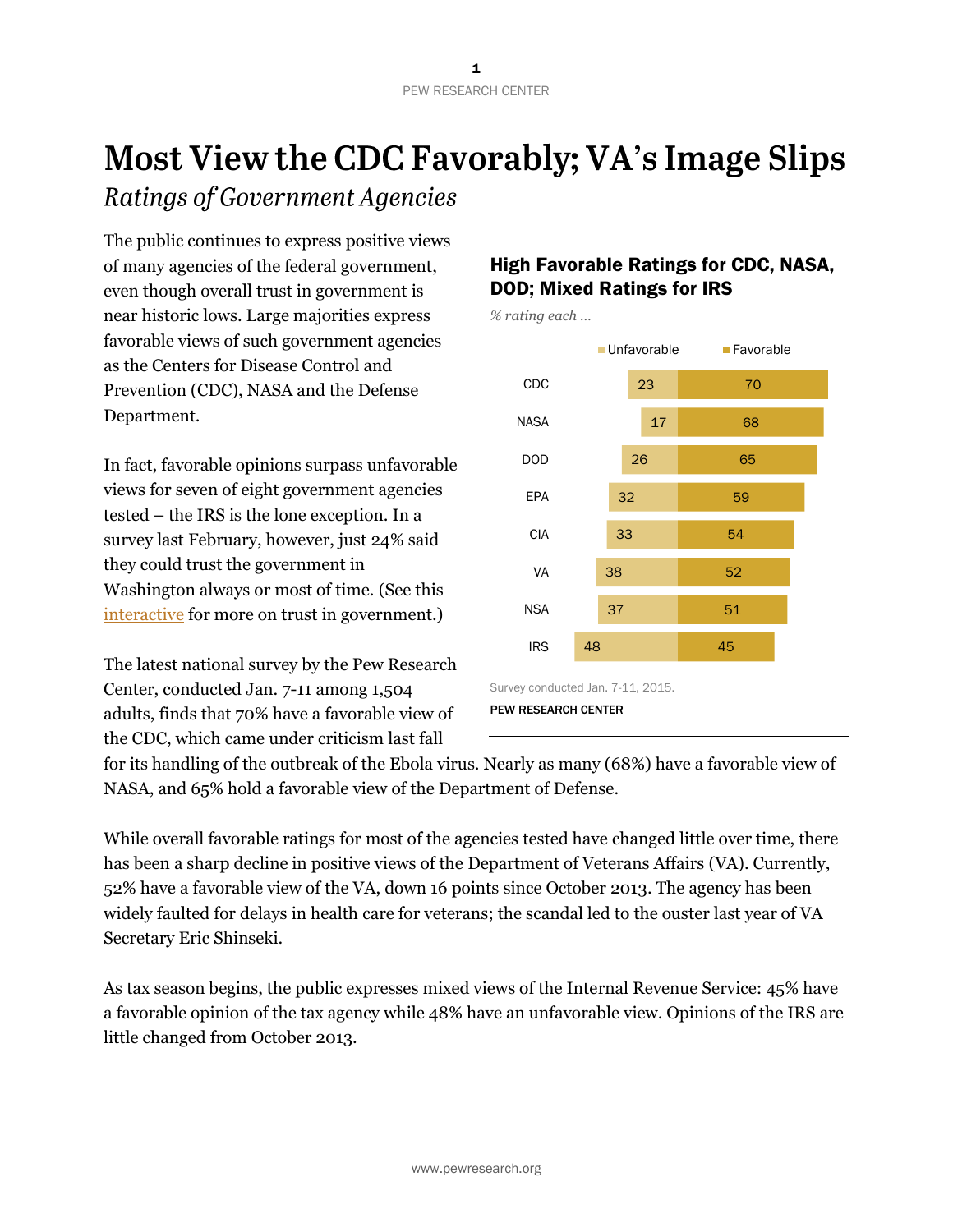# **Partisan Views of Gov't Agencies**

The survey finds wide partisan divides in views of many government agencies. Republicans hold less favorable views than Democrats of five of the eight federal agencies included in the survey. The CIA is the only agency included that Republicans view more favorably than Democrats.

Fewer than half as many Republicans (36%) as Democrats (80%) have a favorable view of the Environmental Protection Agency (EPA). Republicans also offer less favorable ratings than Democrats of the IRS (32 points), CDC (20 points), VA (11 points) and NSA (11 points). By contrast, Democrats are 18 points less likely than Republicans to view the CIA favorably (46% vs. 64%).

Partisan differences have increased in opinions about both the EPA and the CIA. In February 2014, Republicans had mixed views of the EPA: Nearly as many had a favorable view of the agency (45%) as an unfavorable opinion (46%). Today, 51% of Republicans have an unfavorable impression of the EPA, while just 36% view it favorably. Democrats' views of the EPA have become somewhat more positive over the past year (80% currently, 70% in February 2014).

#### Republicans View Several Agencies Less Favorably Than Do Democrats

*Favorable views of each agency …*

|             |              |     |     |     | $R-D$       |
|-------------|--------------|-----|-----|-----|-------------|
|             | <b>Total</b> | Rep | Dem | Ind | <b>Diff</b> |
|             | %            | %   | %   | %   |             |
| <b>EPA</b>  | 59           | 36  | 80  | 57  | -44         |
| <b>IRS</b>  | 45           | 30  | 62  | 40  | $-32$       |
| CDC         | 70           | 57  | 77  | 70  | $-20$       |
| VA          | 52           | 43  | 54  | 56  | $-11$       |
| <b>NSA</b>  | 51           | 47  | 58  | 49  | $-11$       |
| <b>NASA</b> | 68           | 63  | 68  | 70  | -5          |
| <b>DOD</b>  | 65           | 66  | 70  | 62  | -4          |
| <b>CIA</b>  | 54           | 64  | 46  | 56  | $+18$       |
|             |              |     |     |     |             |

Survey conducted Jan. 7-11, 2015.

PEW RESEARCH CENTER

#### Republicans' Views of the EPA Turn More Negative

*Views of the EPA …* 

|             | <b>Total</b> | Rep       | Dem       | Ind |
|-------------|--------------|-----------|-----------|-----|
| Jan 2015    | %            | %         | %         | %   |
| Favorable   | 59           | 36        | 80        | 57  |
| Unfavorable | 32           | 51        | 11        | 36  |
| Other/DK    | <u>9</u>     | <u>13</u> | <u>10</u> | 6   |
|             | 100          | 100       | 100       | 100 |
| Feb 2014    |              |           |           |     |
| Favorable   | 57           | 45        | 70        | 56  |
| Unfavorable | 33           | 46        | 21        | 34  |
| Other/DK    | 10           | <u>10</u> | 9         | 10  |
|             | 100          | 100       | 100       | 100 |

Survey conducted Jan. 7-11, 2015. Figures may not add to 100% because of rounding.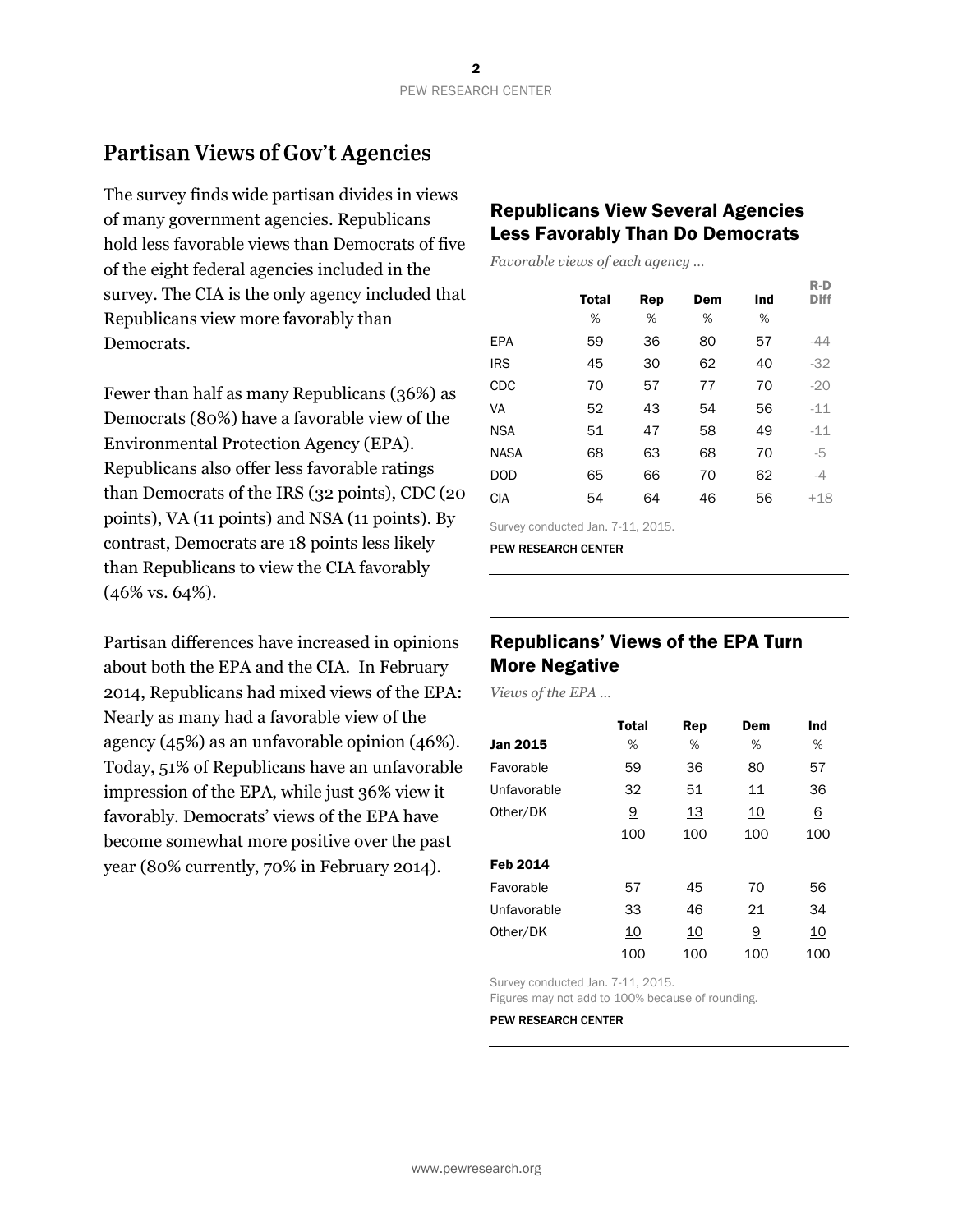Democrats' views of the CIA are more negative today than they were five years ago. In March 2010, there were only modest differences in opinions about the CIA among Democrats (55% favorable) and Republicans (61% favorable).

But today, 46% of Democrats view the CIA favorably, while 40% have an unfavorable impression. More Democrats offer an opinion of the agency today than in 2010; unfavorable views have risen 24 points since then (from 16% to 40%), while favorable views have shown less change. Opinions of the CIA among Republicans are little changed since 2010.

### Democrats Have Increasingly Unfavorable Views of the CIA

*Views of the CIA …*

|                 | Total | Rep      | Dem | Ind |
|-----------------|-------|----------|-----|-----|
| <b>Jan 2015</b> | %     | %        | %   | %   |
| Favorable       | 54    | 64       | 46  | 56  |
| Unfavorable     | 33    | 29       | 40  | 31  |
| Other/DK        | 13    | <u>8</u> | 14  | 13  |
|                 | 100   | 100      | 100 | 100 |
| <b>Mar 2010</b> |       |          |     |     |
| Favorable       | 52    | 61       | 55  | 49  |
| Unfavorable     | 21    | 20       | 16  | 23  |
| Other/DK        | 27    | 19       | 29  | 28  |
|                 | 100   | 100      | 100 | 100 |

Survey conducted Jan. 7-11, 2015. Figures may not add to 100% because of rounding.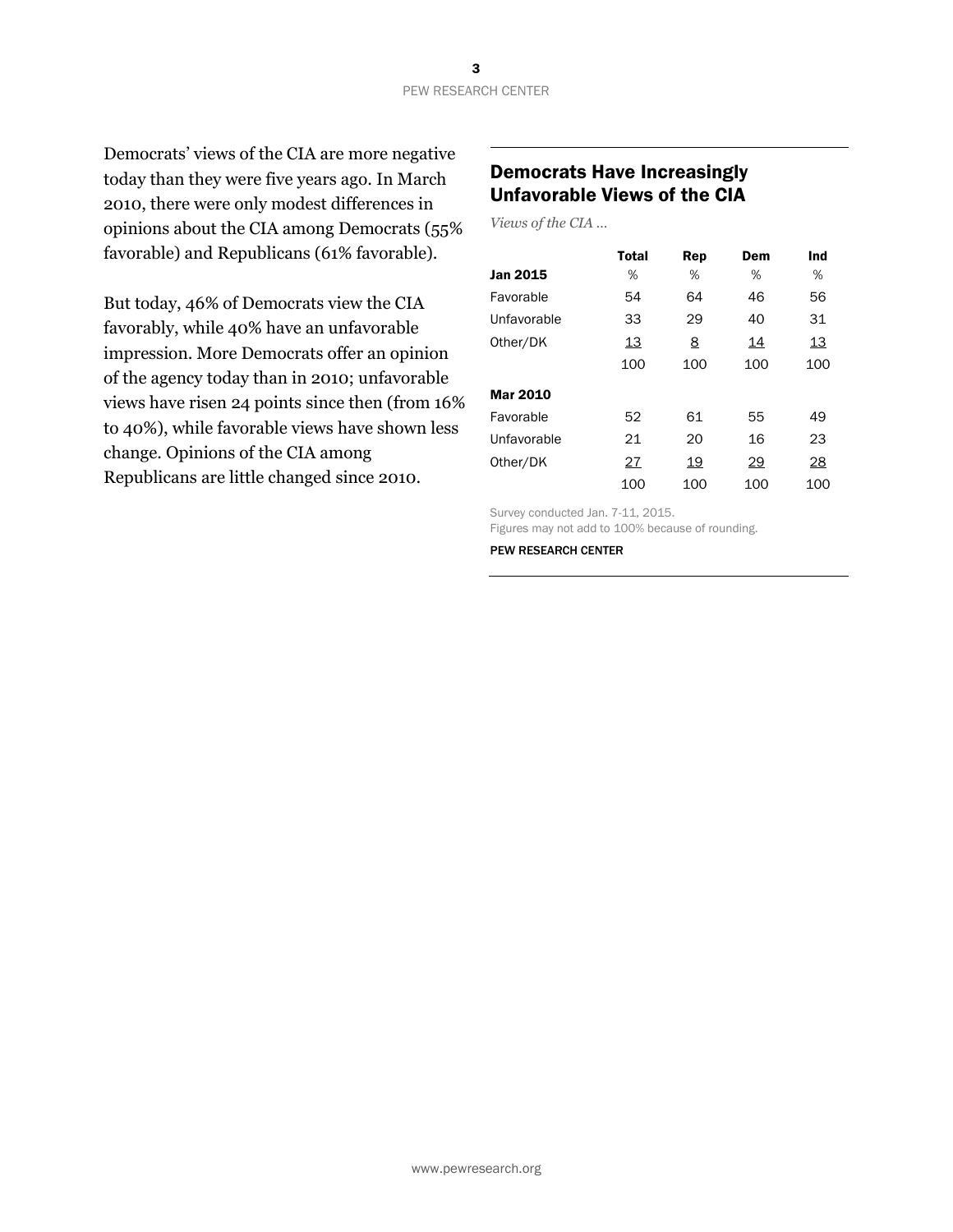# Lower Favorable Ratings for the VA

Over the course of the past year, views of the Department of Veterans Affairs have declined across the board. In the current survey, 52% express a favorable view of the VA, compared with 38% who hold an unfavorable view. In October 2013, more than twice as many held a favorable (68%) as unfavorable (25%) view of the VA.

Favorable ratings of the VA are down 23 points among Republicans (66% to 43%) and 20 points among Democrats (74% to 54%) since October 2013.

College graduates view the VA much less favorably than they did in October 2013. Favorable ratings of the VA are down 29 points among college graduates from 75% to 46%. The declines have been more modest among those with some college experience (eight points) and those with no more than a high school diploma (15 points).

### Favorable Views of VA Fall Sharply

*Favorable views of the VA …* 

|                                   | <b>Oct</b><br>2013 | Jan<br>2015 | Change |
|-----------------------------------|--------------------|-------------|--------|
|                                   | %                  | %           |        |
| Total                             | 68                 | 52          | $-16$  |
| Male                              | 68                 | 52          | $-16$  |
| Female                            | 68                 | 52          | $-16$  |
| 18-29                             | 69                 | 61          | -8     |
| 30-49                             | 70                 | 53          | $-17$  |
| 50-64                             | 67                 | 44          | $-23$  |
| 65+                               | 67                 | 50          | $-17$  |
| College grad+                     | 75                 | 46          | $-29$  |
| Some college                      | 63                 | 55          | -8     |
| HS or less                        | 68                 | 53          | $-15$  |
| Republican                        | 66                 | 43          | $-23$  |
| Democrat                          | 74                 | 54          | $-20$  |
| Independent                       | 65                 | 56          | -9     |
| Survey conducted Jan. 7-11, 2015. |                    |             |        |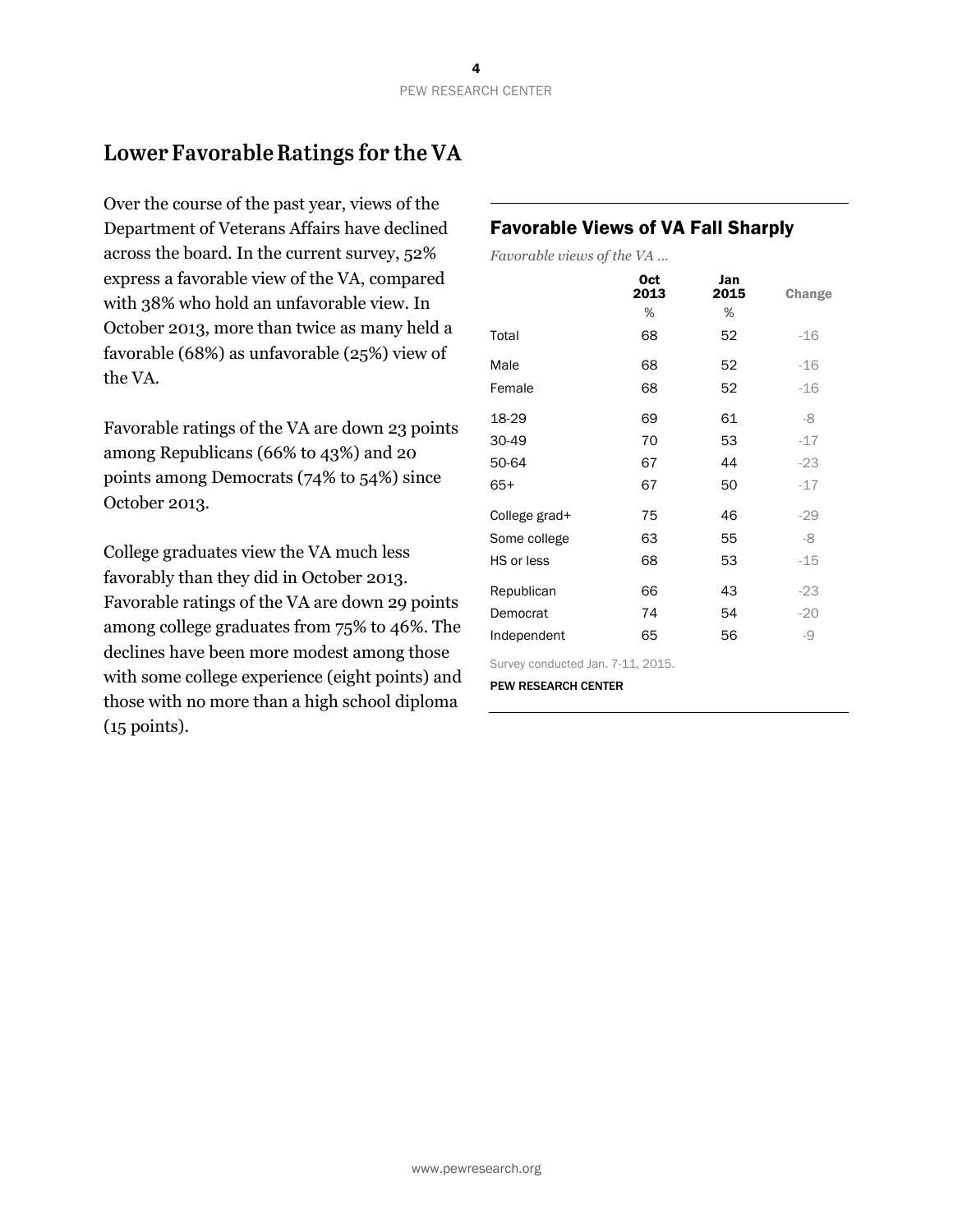# **Stark Partisan Differences in Opinions of the IRS**

The IRS is the lowest rated federal agency included in the survey. Overall, 45% hold a favorable view of the IRS, while about as many (48%) say they have an unfavorable view of the agency. Attitudes toward the IRS have changed little over the past several years.

Partisan differences in views of the IRS are stark. Republicans, by about two-to-one (64% to 30%) have an unfavorable opinion of the IRS. Democrats, by about the same margin (62% to 32%) view it favorably. Among independents, 40% have a favorable view of the IRS, while 55% have an unfavorable impression.

Republicans and Republican leaners who agree with the Tea Party hold especially negative views of the IRS. Just 15% of Tea Party Republicans have a favorable view of the IRS compared with 82% who have an unfavorable view. Among Republicans who do not agree with the Tea Party, 37% view the IRS favorably, while 58% view it unfavorably.

There are only modest differences in views of the IRS across income levels. Favorable ratings of the IRS are similar among those in households earning \$75,000 a year or more (45%), \$30,000-\$75,000 (43%) and less than \$30,000 a year (49%).

### Just 15% of Tea Party Republicans Have a Favorable Impression of the IRS

*Views of the IRS …*

|                           | <b>Favorable</b> | <b>Unfavorable</b> | Other/<br>DK |
|---------------------------|------------------|--------------------|--------------|
|                           | %                | %                  | %            |
| Total                     | 45               | 48                 | $6 = 100$    |
| Men                       | 38               | 56                 | $6 = 100$    |
| Women                     | 52               | 41                 | $7 = 100$    |
| 18-29                     | 53               | 40                 | $7 = 100$    |
| 30-49                     | 52               | 42                 | $7 = 100$    |
| 50-64                     | 35               | 61                 | $5 = 100$    |
| $65+$                     | 39               | 53                 | $8 = 100$    |
| College grad+             | 48               | 47                 | $5 = 100$    |
| Some college              | 45               | 50                 | $6 = 100$    |
| HS or less                | 44               | 49                 | $8 = 100$    |
| Family income             |                  |                    |              |
| \$75,000 or more          | 45               | 51                 | $4 = 100$    |
| \$30,000-\$75,000         | 43               | 53                 | $4 = 100$    |
| Less than \$30,000        | 49               | 43                 | $7 = 100$    |
| Republican                | 30               | 64                 | $6 = 100$    |
| Democrat                  | 62               | 32                 | $6 = 100$    |
| Independent               | 40               | 55                 | $5 = 100$    |
| Among Rep/<br>Rep leaners |                  |                    |              |
| Tea Party                 | 15               | 82                 | $3 = 100$    |
| Non-Tea Party             | 37               | 58                 | $5 = 100$    |

Survey conducted Jan. 7-11, 2015. Figures may not add to 100% because of rounding.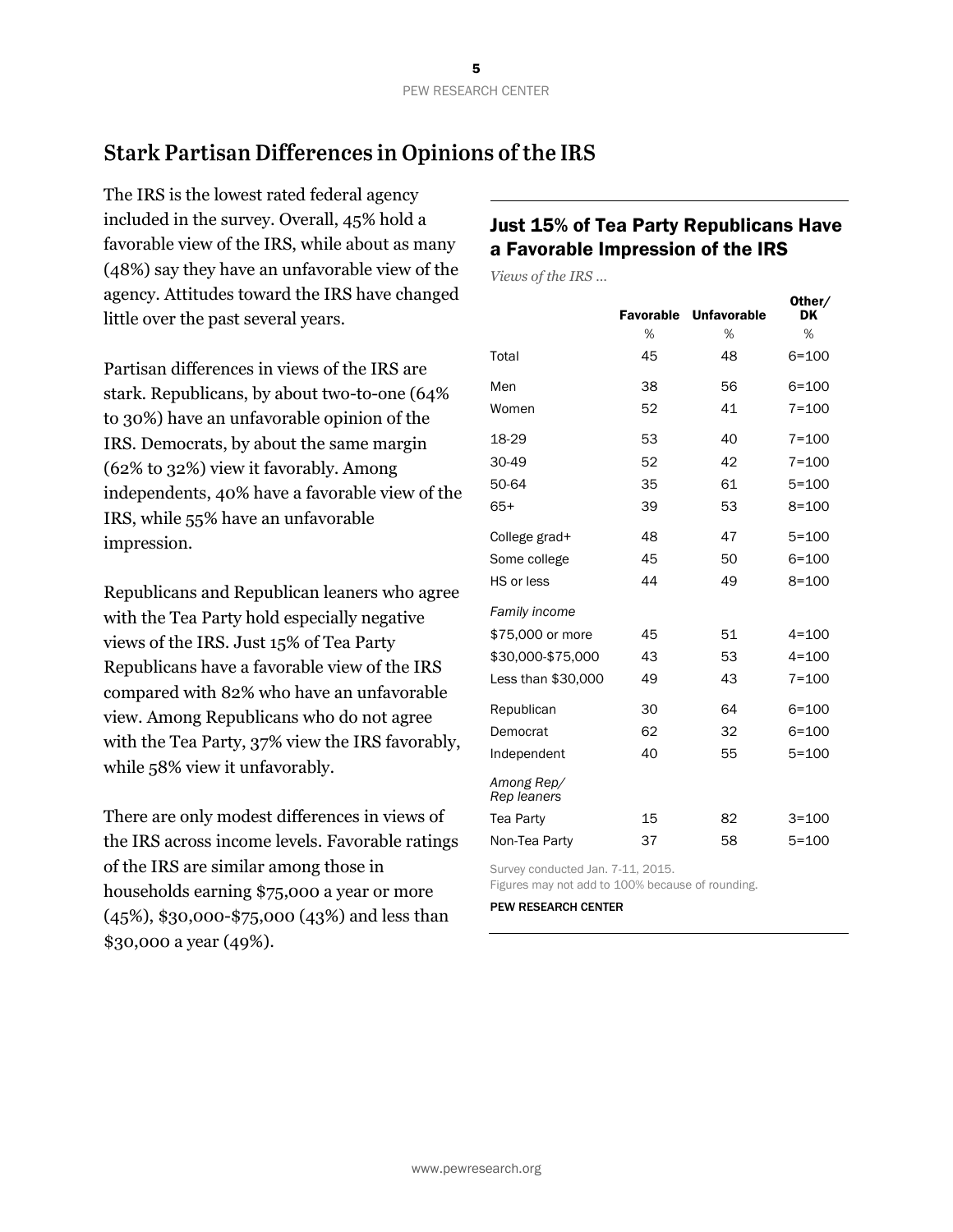# Views of the NSA Little Changed from 2013

Favorability ratings for the National Security Agency (NSA) have changed little since th[e fall](http://www.people-press.org/2013/10/18/trust-in-government-nears-record-low-but-most-federal-agencies-are-viewed-favorably/)  [of 2013,](http://www.people-press.org/2013/10/18/trust-in-government-nears-record-low-but-most-federal-agencies-are-viewed-favorably/) shortly after former NSA analyst Edward Snowden's revelations of the agency's data-mining activities. About half (51%) view the NSA favorably, compared with 37% who have an unfavorable view.

Young people are more likely than older Americans to view the intelligence agency positively. About six-in-ten (61%) of those under 30 view the NSA favorably, compared with 40% of those 65 and older.

Adults with a post-graduate degree have mixed views of the NSA (45% favorable vs. 43% unfavorable). Among those with less education, favorable opinions of the NSA outnumber unfavorable views.

#### NSA Viewed More Favorably By Those Under 30 Than Adults 65 and Older

*Views of the NSA …*

|              |    | <b>Favorable Unfavorable</b> | Other/<br>DK |
|--------------|----|------------------------------|--------------|
|              | %  | %                            | %            |
| Total        | 51 | 37                           | 11=100       |
| Men          | 49 | 43                           | $8 = 100$    |
| Women        | 53 | 32                           | 15=100       |
| 18-29        | 61 | 30                           | $9 = 100$    |
| 30-49        | 55 | 32                           | $12 = 100$   |
| 50-64        | 45 | 45                           | 10=100       |
| $65+$        | 40 | 45                           | 15=100       |
| Post-grad    | 45 | 43                           | 12=100       |
| College grad | 53 | 39                           | $8 = 100$    |
| Some college | 53 | 37                           | $11 = 100$   |
| HS or less   | 51 | 36                           | 13=100       |
| Republican   | 47 | 42                           | 11=100       |
| Democrat     | 58 | 31                           | 11=100       |
| Independent  | 49 | 42                           | $9 = 100$    |

Survey conducted Jan. 7-11, 2015.

Figures may not add to 100% because of rounding.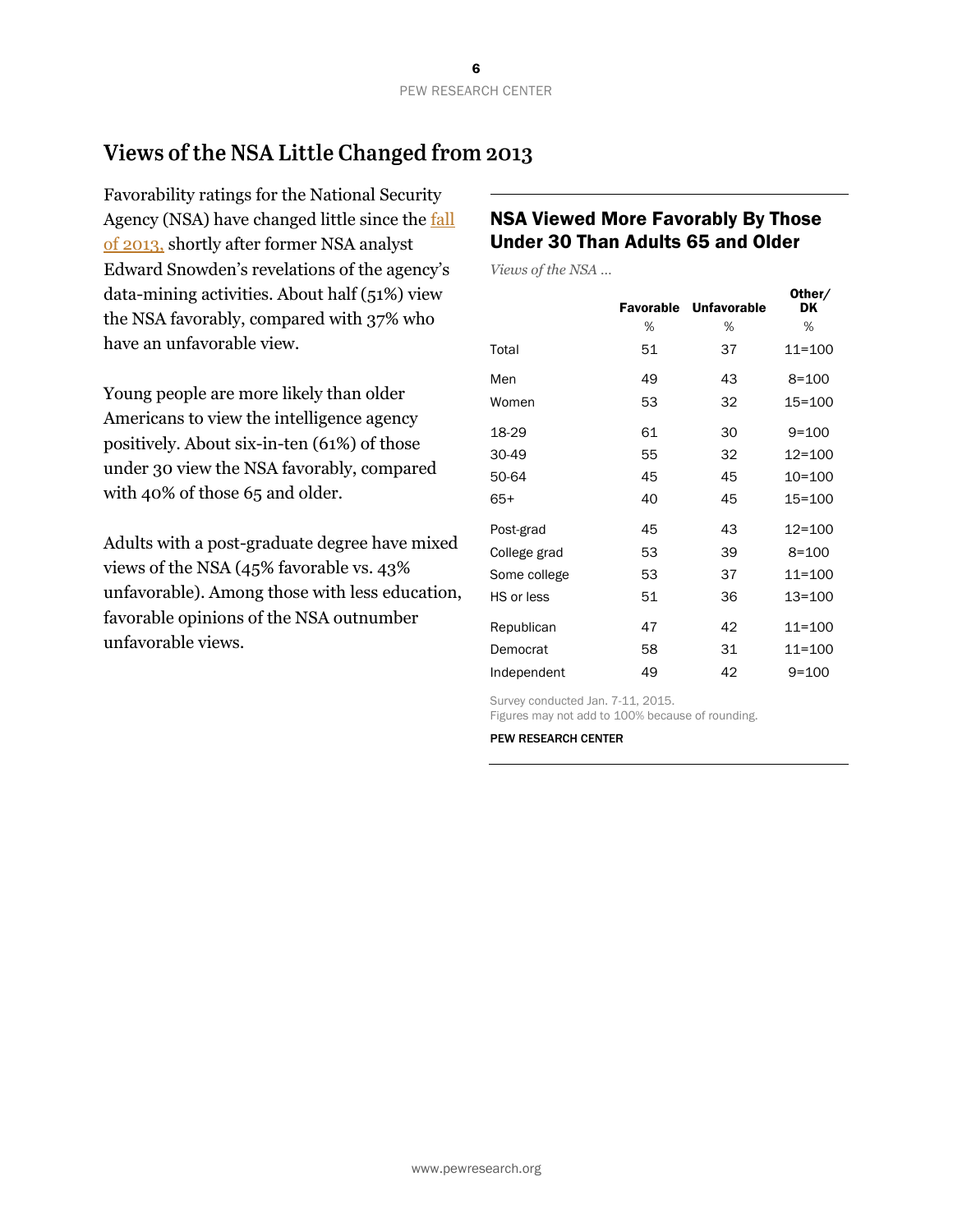# About the Survey

The analysis in this report is based on telephone interviews conducted January 7-11, 2015 among a national sample of 1,504 adults, 18 years of age or older, living in all 50 U.S. states and the District of Columbia (528 respondents were interviewed on a landline telephone, and 976 were interviewed on a cell phone, including 563 who had no landline telephone). The survey was conducted by interviewers at Princeton Data Source under the direction of Princeton Survey Research Associates International. A combination of landline and cell phone random digit dial samples were used; both samples were provided by Survey Sampling International. Interviews were conducted in English and Spanish. Respondents in the landline sample were selected by randomly asking for the youngest adult male or female who is now at home. Interviews in the cell sample were conducted with the person who answered the phone, if that person was an adult 18 years of age or older. For detailed information about our survey methodology, see http://peoplepress.org/methodology/

The combined landline and cell phone sample are weighted using an iterative technique that matches gender, age, education, race, Hispanic origin and nativity and region to parameters from the 2013 Census Bureau's American Community Survey and population density to parameters from the Decennial Census. The sample also is weighted to match current patterns of telephone status (landline only, cell phone only, or both landline and cell phone), based on extrapolations from the 2014 National Health Interview Survey. The weighting procedure also accounts for the fact that respondents with both landline and cell phones have a greater probability of being included in the combined sample and adjusts for household size among respondents with a landline phone. Sampling errors and statistical tests of significance take into account the effect of weighting.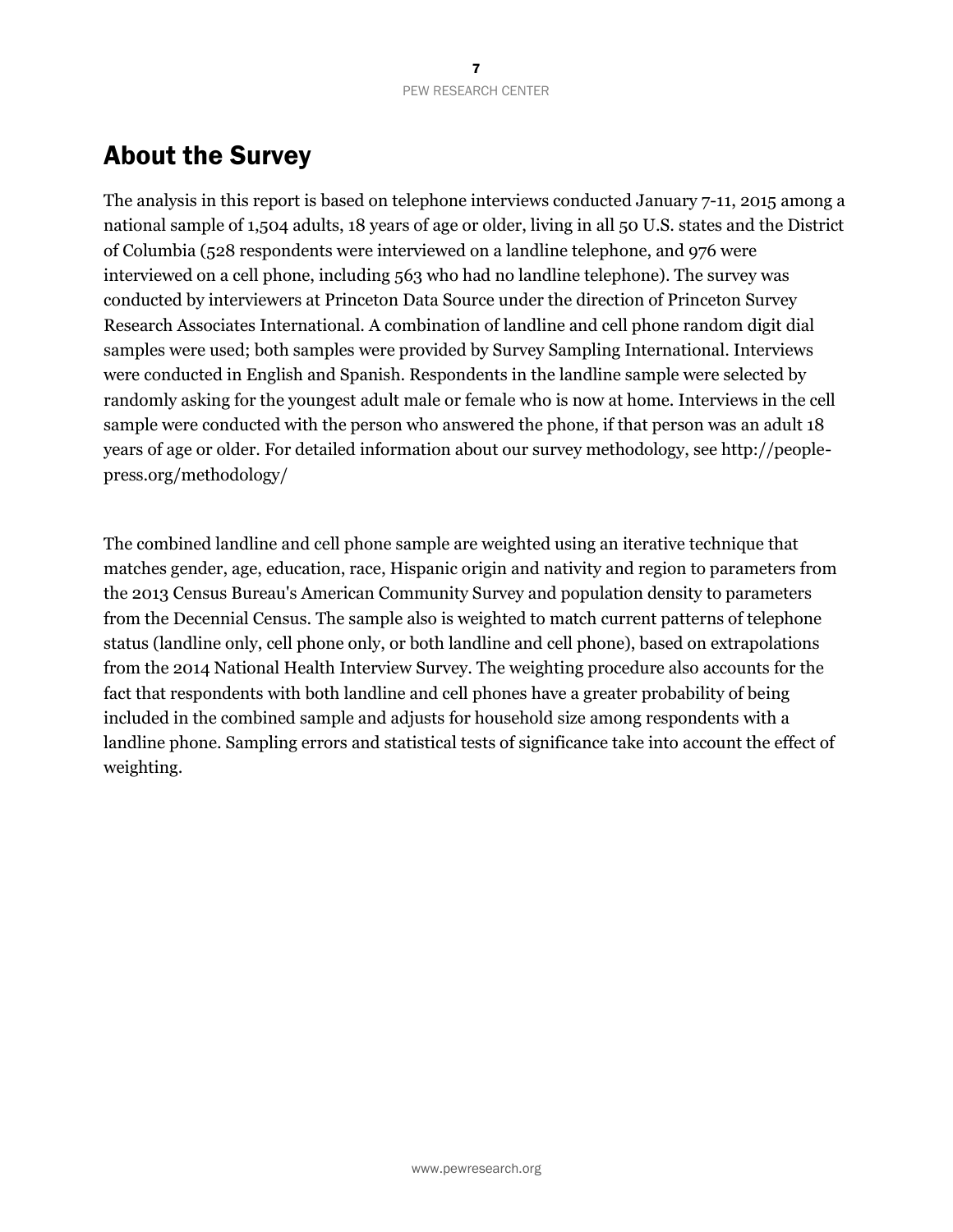| Group                       | <b>Unweighted</b><br>sample size | Plus or minus                     |
|-----------------------------|----------------------------------|-----------------------------------|
| Total sample                | 1.504                            | 2.9 percentage points             |
| Form 1                      | 758                              | 4.1 percentage points             |
| Form 2                      | 746                              | 4.1 percentage points             |
| <b>Republican</b> $(F1/F2)$ | 336(165/171)                     | $6.1$ (8.8/8.6) percentage points |
| Democrat (F1/F2)            | 458 (230/228)                    | 5.3 $(7.4/7.4)$ percentage points |
| Independent $(F1/F2)$       | 647 (326/321)                    | 4.4 $(6.2/6.3)$ percentage points |

The following table shows the unweighted sample sizes and the error attributable to sampling that would be expected at the 95% level of confidence for different groups in the survey:

Sample sizes and sampling errors for other subgroups are available upon request.

In addition to sampling error, one should bear in mind that question wording and practical difficulties in conducting surveys can introduce error or bias into the findings of opinion polls.

© Pew Research Center, 2015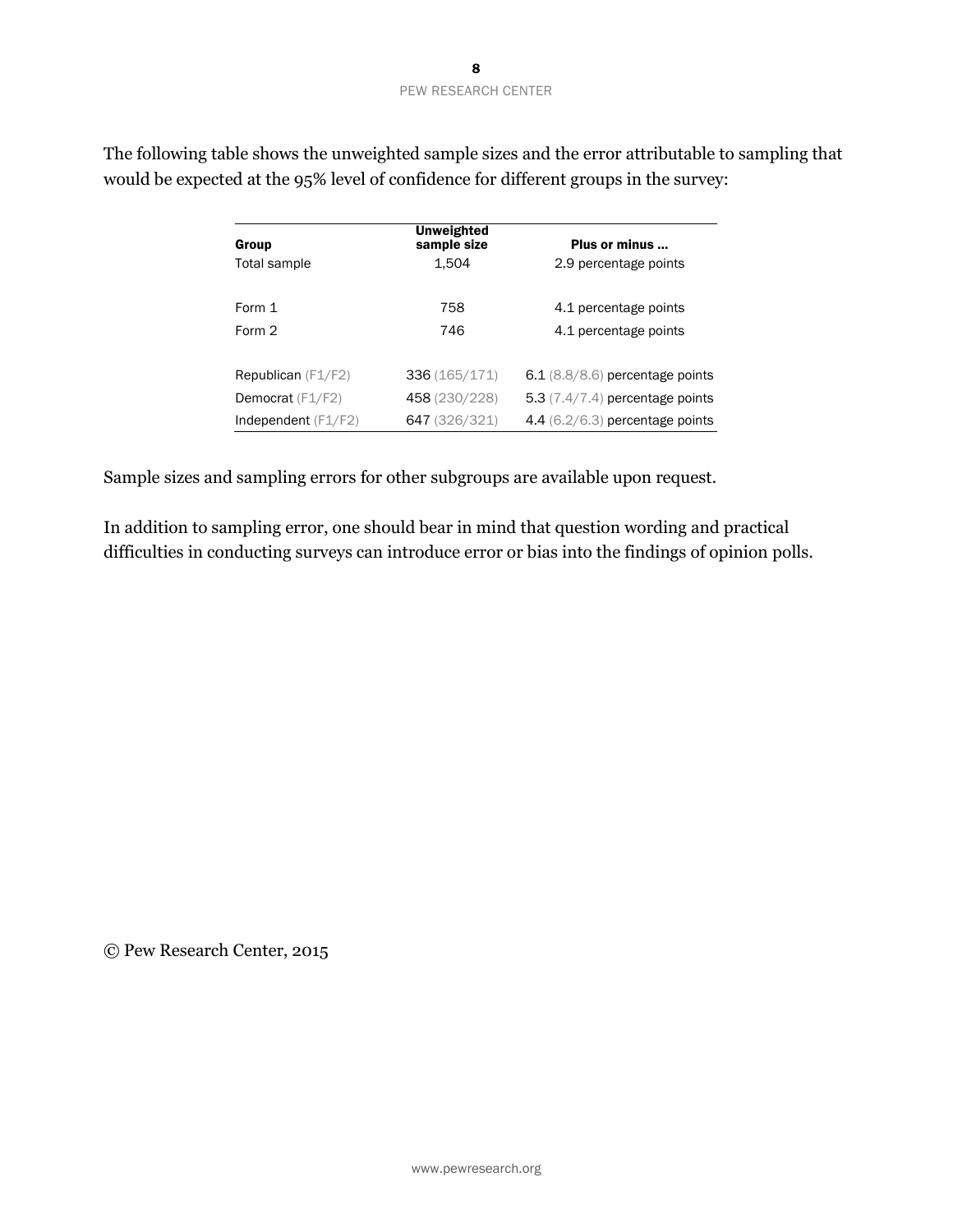PEW RESEARCH CENTER

#### **PEW RESEARCH CENTER JANUARY 2015 POLITICAL SURVEY FINAL TOPLINE JANUARY 7-11, 2015 N=1,504**

#### **QUESTIONS 1-7, 10, 12A-12B PREVIOUSLY RELEASED**

#### **NO QUESTIONS 8-9, 11**

**ASK ALL:**

Next,<br>Q.12

Is your overall opinion of **[INSERT ITEM; RANDOMIZE ITEMS a. THROUGH b. FOLLOWED BY RANDOMIZED ITEMS c. THROUGH j.; OBSERVE FORM SPLITS]** very favorable, mostly favorable, mostly UNfavorable, or very unfavorable? **[INTERVIEWERS: PROBE TO DISTINGUISH BETWEEN "NEVER HEARD OF" AND "CAN'T RATE."]** How about **[NEXT ITEM]? [IF NECESSARY:** Just in general, is your overall opinion of **[ITEM]** very favorable, mostly favorable, mostly UNfavorable, or very unfavorable?**] [INTERVIEWERS: PROBE TO DISTINGUISH BETWEEN "NEVER HEARD OF" AND "CAN'T RATE."]**

|      |                                                            |    |    | ----- Favorable -----<br>Total Very Mostly | <b>Total</b> | <b>Very</b>    | ---- Unfavorable ----<br>Mostly | (VOL.)<br>Never<br>heard of                   | (VOL.)<br>Can't rate/<br><b>Ref</b> |
|------|------------------------------------------------------------|----|----|--------------------------------------------|--------------|----------------|---------------------------------|-----------------------------------------------|-------------------------------------|
|      | <b>ASK FORM 1 ONLY [N=758]:</b>                            |    |    |                                            |              |                |                                 |                                               |                                     |
| c.F1 | The Defense Department                                     |    |    |                                            |              |                |                                 |                                               |                                     |
|      | Jan 7-11, 2015                                             | 65 | 20 | 44                                         | 26           | 8              | 18                              | $\mathbf{1}$                                  | 9                                   |
|      | Oct 9-13, 2013                                             | 72 | 21 | 50                                         | 23           | 9              | 14                              | $\mathbf{1}$                                  | 5                                   |
|      | Mar 18-21, 2010                                            | 67 | 21 | 46                                         | 21           | 8              | 13                              | $\ast$                                        | 12                                  |
|      | Late October, 2005                                         | 56 | 14 | 42                                         | 32           | 13             | 19                              | $\mathbf{1}$                                  | 11                                  |
|      | October, 1997                                              | 76 | 18 | 58                                         | 19           | $\overline{4}$ | 15                              | $\ast$                                        | 5                                   |
|      | Roper, April 1987                                          | 57 | 16 | 41                                         | 36           | 14             | 22                              | $- -$                                         | $\overline{7}$                      |
|      | Roper, April 1986                                          | 66 | 22 | 44                                         | 29           | 10             | 19                              | --                                            | 5                                   |
|      | Roper, April 1985                                          | 54 | 15 | 39                                         | 37           | 15             | 22                              | --                                            | 9                                   |
|      | Roper, April 1984                                          | 54 | 15 | 39                                         | 39           | 15             | 24                              | $-$                                           | $\overline{7}$                      |
|      | Roper, April 1983                                          | 54 | 14 | 40                                         | 38           | 15             | 23                              | $-1$                                          | 8                                   |
| d.F1 | The Centers for Disease Control<br>and Prevention, the CDC |    |    |                                            |              |                |                                 |                                               |                                     |
|      | Jan 7-11, 2015                                             | 70 | 25 | 44                                         | 23           | 10             | 13                              | 2                                             | 5                                   |
|      | Oct 9-13, 2013                                             | 75 | 27 | 47                                         | 14           | 5              | 8                               | $\overline{2}$                                | 9                                   |
|      | Mar 18-21, 2010                                            | 67 | 15 | 52                                         | 16           | 5              | 10                              | $\overline{2}$                                | 15                                  |
|      | February, 1998                                             | 79 | 20 | 59                                         | 11           | $\overline{2}$ | 9                               | $\mathbf{1}$                                  | 9                                   |
| e.F1 | The National Security Agency,<br>the NSA                   |    |    |                                            |              |                |                                 |                                               |                                     |
|      | Jan 7-11, 2015                                             | 51 | 14 | 37                                         | 37           | 15             | 22                              | 3                                             | 8                                   |
|      | Oct 9-13, 2013                                             | 54 | 12 | 42                                         | 35           | 13             | 22                              | $\overline{2}$                                | 8                                   |
| f.F1 | The Internal Revenue Service,<br>the IRS                   |    |    |                                            |              |                |                                 |                                               |                                     |
|      | Jan 7-11, 2015                                             | 45 | 10 | 35                                         | 48           | 24             | 25                              | $\ast$                                        | 6                                   |
|      | Oct 9-13, 2013                                             | 44 | 9  | 35                                         | 51           | 23             | 28                              | $\ast$                                        | 5                                   |
|      | Mar 18-21, 2010                                            | 47 | 6  | 41                                         | 40           | 17             | 23                              | 10                                            | 13                                  |
|      | October, 1997                                              | 38 | 5  | 33                                         | 60           | 25             | 35                              | $\ast$                                        | 2                                   |
|      | Roper, August 1987                                         | 49 | 10 | 39                                         | 46           | 19             | 27                              | $- -$                                         | 5                                   |
|      | Roper, August 1986                                         | 51 | 10 | 41                                         | 45           | 19             | 26                              | $- -$                                         | $\overline{\mathbf{4}}$             |
|      | Roper, August 1985                                         | 48 | 8  | 40                                         | 47           | 19             | 28                              | $- -$                                         | 5                                   |
|      | Roper, August 1984                                         | 60 | 13 | 47                                         | 34           | 11             | 23                              | --                                            | 6                                   |
|      | Roper, August 1983                                         | 50 | 12 | 38                                         | 44           | 16             | 28                              | $\mathord{\hspace{1pt}\text{--}\hspace{1pt}}$ | 6                                   |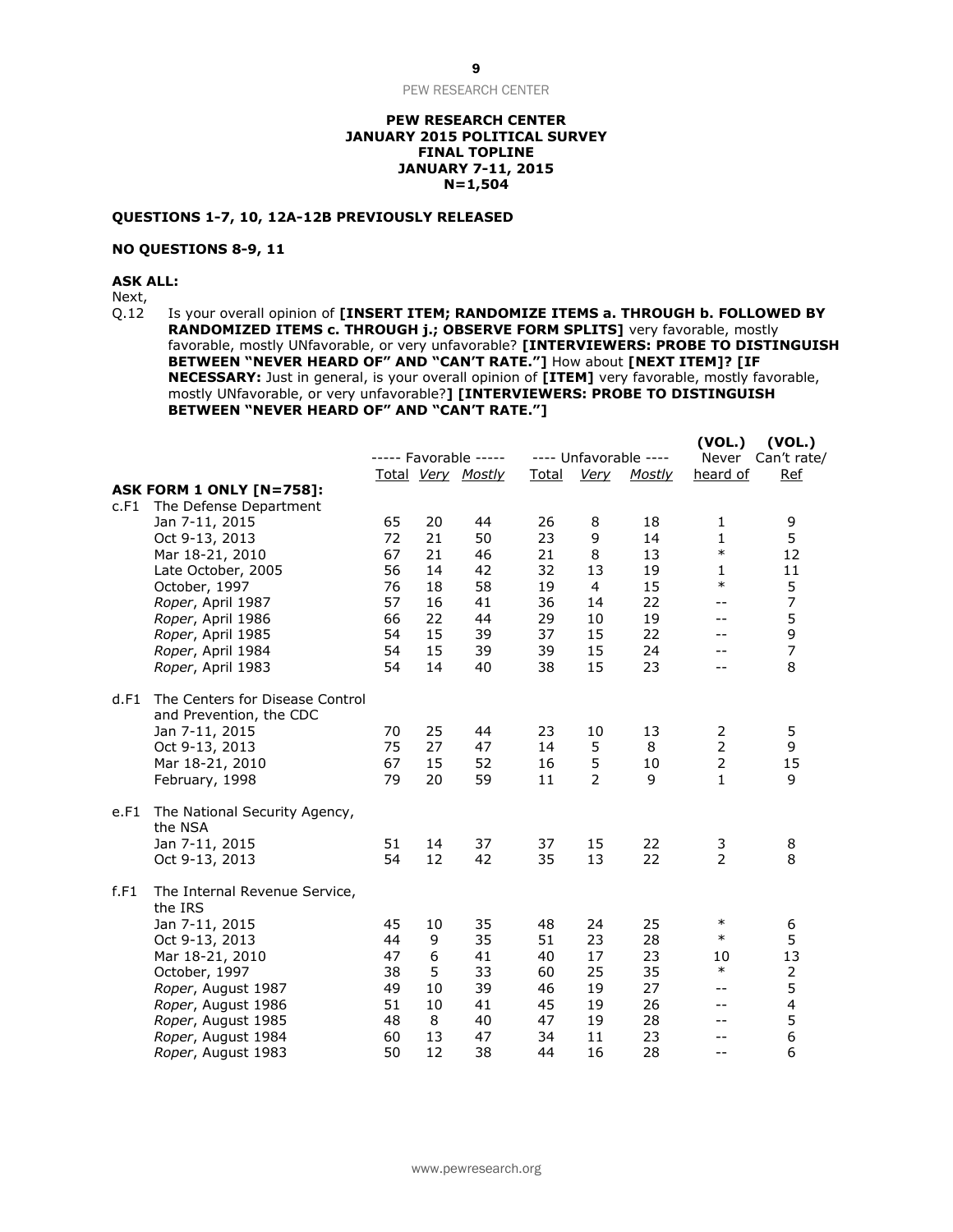#### **Q.12 CONTINUED…**

|      |                                                                                                                                                                                                                                                              |                                                          |                                                          | ----- Favorable -----                                    |                                                          |                                                                                | ---- Unfavorable ----                                    | (VOL.)<br>Never                                                                              | (VOL.)<br>Can't rate/                              |
|------|--------------------------------------------------------------------------------------------------------------------------------------------------------------------------------------------------------------------------------------------------------------|----------------------------------------------------------|----------------------------------------------------------|----------------------------------------------------------|----------------------------------------------------------|--------------------------------------------------------------------------------|----------------------------------------------------------|----------------------------------------------------------------------------------------------|----------------------------------------------------|
|      |                                                                                                                                                                                                                                                              |                                                          |                                                          | Total Very Mostly                                        | Total                                                    | <u>Very</u>                                                                    | <u>Mostly</u>                                            | heard of                                                                                     | <u>Ref</u>                                         |
|      | <b>ASK FORM 2 ONLY [N=746]:</b><br>g.F2 The Veterans Administration,<br>the VA                                                                                                                                                                               |                                                          |                                                          |                                                          |                                                          |                                                                                |                                                          |                                                                                              |                                                    |
|      | Jan 7-11, 2015<br>Oct 9-13, 2013<br>Mar 18-21, 2010<br>February, 1998<br>Roper, August 1986<br>Roper, August 1985<br>Roper, August 1984                                                                                                                      | 52<br>68<br>57<br>59<br>75<br>68<br>77                   | 21<br>24<br>19<br>15<br>30<br>26<br>37                   | 31<br>44<br>38<br>44<br>45<br>42<br>40                   | 38<br>25<br>22<br>26<br>15<br>22<br>15                   | 15<br>$\overline{7}$<br>5<br>7<br>4<br>6<br>4                                  | 24<br>18<br>17<br>19<br>11<br>16<br>11                   | 1<br>$\ast$<br>$\overline{2}$<br>1<br>$-$<br>$- -$<br>$-$                                    | 9<br>$\overline{7}$<br>20<br>14<br>9<br>10<br>9    |
| h.F2 | The Environmental Protection<br>Agency, the EPA<br>Jan 7-11, 2015<br>Feb 12-Feb 26, 2014<br>Oct 9-13, 2013<br>Mar 18-21, 2010<br>October, 1997<br>Roper, August 1987<br>Roper, August 1986<br>Roper, August 1985<br>Roper, August 1984<br>Roper, August 1983 | 59<br>57<br>62<br>57<br>69<br>62<br>59<br>58<br>68<br>56 | 18<br>14<br>15<br>11<br>14<br>19<br>18<br>19<br>27<br>21 | 40<br>43<br>47<br>46<br>55<br>43<br>41<br>39<br>41<br>35 | 32<br>33<br>30<br>32<br>27<br>30<br>31<br>31<br>26<br>34 | 15<br>14<br>12<br>12<br>$\overline{7}$<br>$\overline{7}$<br>7<br>11<br>9<br>12 | 18<br>19<br>19<br>20<br>20<br>23<br>24<br>20<br>17<br>22 | 1<br>$\overline{2}$<br>$\overline{2}$<br>$\mathbf{1}$<br>1<br>$-1$<br>$-$<br>--<br>$-$<br>-- | 8<br>8<br>6<br>10<br>3<br>8<br>10<br>11<br>6<br>10 |
| i.F2 | The National Aeronautic and<br>Space Administration, NASA<br>Jan 7-11, 2015<br>Oct 9-13, 2013<br>Mar 18-21, 2010<br>February, 1998<br>Roper, August 1987<br>Roper, March 1986                                                                                | 68<br>73<br>61<br>73<br>66<br>61                         | 24<br>22<br>19<br>23<br>23<br>23                         | 43<br>51<br>41<br>50<br>43<br>38                         | 17<br>15<br>17<br>20<br>24<br>30                         | 6<br>3<br>5<br>5<br>5<br>11                                                    | 11<br>12<br>12<br>15<br>19<br>19                         | 1<br>$\ast$<br>$\mathbf{1}$<br>$\mathbf{1}$<br>$- -$<br>$-$                                  | 15<br>12<br>21<br>6<br>10<br>9                     |
| i.F2 | The Central Intelligence<br>Agency, the CIA<br>Jan 7-11, 2015<br>Mar 18-21, 2010<br>June, 1999<br>February, 1998<br>Roper, August 1987<br>Roper, August 1986<br>Roper, August 1985<br>Roper, August 1984                                                     | 54<br>52<br>49<br>51<br>52<br>61<br>53<br>58             | 14<br>11<br>9<br>$\overline{7}$<br>12<br>14<br>15<br>17  | 41<br>42<br>40<br>44<br>40<br>47<br>38<br>41             | 33<br>21<br>33<br>32<br>38<br>26<br>33<br>30             | 13<br>8<br>10<br>7<br>9<br>6<br>11<br>8                                        | 20<br>13<br>23<br>25<br>29<br>20<br>22<br>22             | 1<br>$\overline{2}$<br>$\mathbf{1}$<br>$\mathbf{1}$<br>$-$<br>$- -$<br>$-$<br>$-$            | 12<br>25<br>17<br>16<br>10<br>13<br>15<br>11       |

**NO QUESTIONS 13, 17-19, 25-29, 39-49, 52-53, 56-60, 67-68**

**QUESTIONS 14-16, 20-24, 30-38, 50-51, 54-55, 61-66 PREVIOUSLY RELEASED**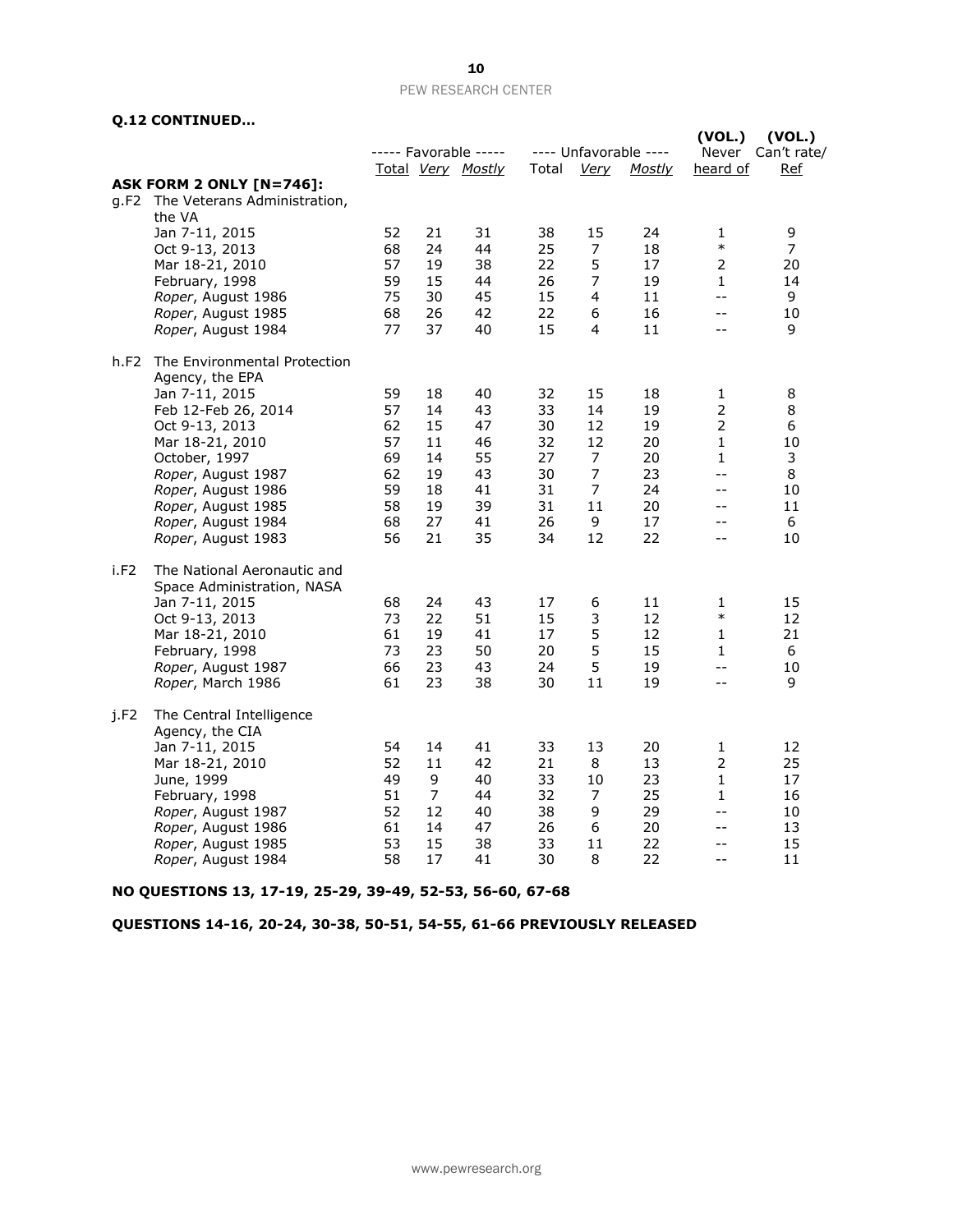#### **ASK ALL:**

PARTY In politics TODAY, do you consider yourself a Republican, Democrat, or independent? **ASK IF INDEP/NO PREF/OTHER/DK/REF (PARTY=3,4,5,9):**

PARTYLN As of today do you lean more to the Republican Party or more to the Democratic Party?

|                      |            |      |                                 | (VOL.)                  | (VOL.)       |                |       |      |
|----------------------|------------|------|---------------------------------|-------------------------|--------------|----------------|-------|------|
|                      |            |      |                                 | <b>No</b>               | Other        | (VOL.)         | Lean  | Lean |
|                      | Republican |      | Democrat Independent preference |                         | party        | DK/Ref         | Rep   | Dem  |
| Jan 7-11, 2015       | 21         | 30   | 44                              | 3                       | 1            | 1              | 19    | 18   |
| Dec 3-7, 2014        | 24         | 31   | 39                              | 3                       | $\mathbf{1}$ | $\mathbf 2$    | 17    | 17   |
| Nov 6-9, 2014        | 27         | 32   | 36                              | $\mathbf 2$             | $\ast$       | $\mathbf{1}$   | 15    | 16   |
| Oct 15-20, 2014      | 24         | 33   | 38                              | $\overline{\mathbf{4}}$ | $\ast$       | $\mathbf 1$    | 13    | 17   |
| Sep 2-9, 2014        | 24         | 33   | 38                              | 3                       | $\mathbf{1}$ | $\overline{2}$ | 15    | 15   |
| Aug 20-24, 2014      | 24         | 31   | 37                              | $\overline{\mathbf{4}}$ | 1            | $\overline{4}$ | 15    | 16   |
| Jul 8-14, 2014       | 25         | 34   | 37                              | $\mathbf 2$             | $\mathbf{1}$ | 1              | 16    | 15   |
| Apr 23-27, 2014      | 24         | 30   | 41                              | $\overline{2}$          | $\mathbf{1}$ | $\overline{2}$ | 18    | 17   |
| Jan 23-Mar 16, 2014  | 22         | 31   | 41                              | 3                       | 1            | $\mathbf 2$    | 17    | 17   |
| Feb 14-23, 2014      | 22         | 32   | 39                              | $\overline{4}$          | $\mathbf{1}$ | $\overline{2}$ | 14    | 17   |
| Jan 15-19, 2014      | 21         | 31   | 41                              | 3                       | $\mathbf{1}$ | $\overline{2}$ | 18    | 16   |
| <b>Yearly Totals</b> |            |      |                                 |                         |              |                |       |      |
| 2014                 | 23.2       | 31.5 | 39.5                            | 3.1                     | .7           | 2.0            | 16.2  | 16.5 |
| 2013                 | 23.9       | 32.1 | 38.3                            | 2.9                     | $.5\,$       | 2.2            | 16.0  | 16.0 |
| 2012                 | 24.7       | 32.6 | 36.4                            | 3.1                     | .5           | 2.7            | 14.4  | 16.1 |
| 2011                 | 24.3       | 32.3 | 37.4                            | 3.1                     | .4           | 2.5            | 15.7  | 15.6 |
| 2010                 | 25.2       | 32.7 | 35.2                            | 3.6                     | .4           | 2.8            | 14.5  | 14.1 |
| 2009                 | 23.9       | 34.4 | 35.1                            | 3.4                     | .4           | 2.8            | 13.1  | 15.7 |
| 2008                 | 25.7       | 36.0 | 31.5                            | 3.6                     | .3           | 3.0            | 10.6  | 15.2 |
| 2007                 | 25.3       | 32.9 | 34.1                            | 4.3                     | .4           | 2.9            | 10.9  | 17.0 |
| 2006                 | 27.8       | 33.1 | 30.9                            | 4.4                     | .3           | 3.4            | 10.5  | 15.1 |
| 2005                 | 29.3       | 32.8 | 30.2                            | 4.5                     | .3           | 2.8            | 10.3  | 14.9 |
| 2004                 | 30.0       | 33.5 | 29.5                            | 3.8                     | .4           | 3.0            | 11.7  | 13.4 |
| 2003                 | 30.3       | 31.5 | 30.5                            | 4.8                     | $.5\,$       | 2.5            | 12.0  | 12.6 |
| 2002                 | 30.4       | 31.4 | 29.8                            | 5.0                     | .7           | 2.7            | 12.4  | 11.6 |
| 2001                 | 29.0       | 33.2 | 29.5                            | 5.2                     | .6           | 2.6            | 11.9  | 11.6 |
| 2001 Post-Sept 11    | 30.9       | 31.8 | 27.9                            | 5.2                     | .6           | 3.6            | 11.7  | 9.4  |
| 2001 Pre-Sept 11     | 27.3       | 34.4 | 30.9                            | 5.1                     | $.6\,$       | 1.7            | 12.1  | 13.5 |
| 2000                 | 28.0       | 33.4 | 29.1                            | 5.5                     | $.5\,$       | 3.6            | 11.6  | 11.7 |
| 1999                 | 26.6       | 33.5 | 33.7                            | 3.9                     | .5           | 1.9            | 13.0  | 14.5 |
| 1998                 | 27.9       | 33.7 | 31.1                            | 4.6                     | .4           | 2.3            | 11.6  | 13.1 |
| 1997                 | 28.0       | 33.4 | 32.0                            | 4.0                     | .4           | 2.3            | 12.2  | 14.1 |
| 1996                 | 28.9       | 33.9 | 31.8                            | 3.0                     | .4           | 2.0            | 12.1  | 14.9 |
| 1995                 | 31.6       | 30.0 | 33.7                            | 2.4                     | .6           | 1.3            | 15.1  | 13.5 |
| 1994                 | 30.1       | 31.5 | 33.5                            | 1.3                     | $-$          | 3.6            | 13.7  | 12.2 |
| 1993                 | 27.4       | 33.6 | 34.2                            | 4.4                     | 1.5          | 2.9            | 11.5  | 14.9 |
| 1992                 | 27.6       | 33.7 | 34.7                            | 1.5                     | 0            | 2.5            | 12.6  | 16.5 |
| 1991                 | 30.9       | 31.4 | 33.2                            | $\pmb{0}$               | 1.4          | 3.0            | 14.7  | 10.8 |
| 1990                 | 30.9       | 33.2 | 29.3                            | 1.2                     | 1.9          | 3.4            | 12.4  | 11.3 |
| 1989                 | 33         | 33   | 34                              | $- -$                   | $- -$        | $- -$          | $-$   | $-$  |
| 1987                 | 26         | 35   | 39                              | $- -$                   | $-$          | $-$            | $- -$ | $-$  |

#### **QUESTIONS REPJOB-DEMJOB PREVIOUSLY RELEASED**